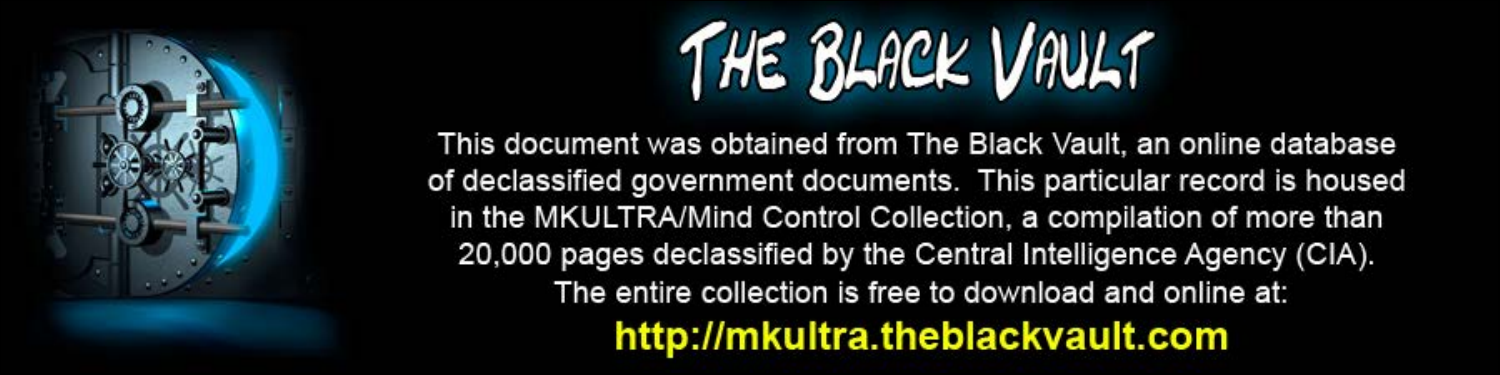11 October 1956 **ONLY** e kri MEMORANDUM FOR: त्रस्य m., FROM: 525) ميريد **F-VIEIT** on 8 October ัว956 to: Project's **SUBJECT:** in acar Thei .er Project  $2^2$  The Project is sponsored by TSS. Its work is de scribed briefly by project below. The purpose of  $\mathscr{E}% _{M_{1},M_{2}}^{\alpha,\beta}(\varepsilon)$ is to maintain a relationship with other research organizations in this field and to setsponsor projects as determinded with TSS. PROJECT NO. 1 This project is conducted directly by Dr. It involves basic research on the function of the brain. It Thopes to produce findings on such questions as whether or not There is an irreversible change in brain functions due to long. periods, particularly early in life, of static environment.  $\sim$  and les a viro PROJECT NO. 2 This project is conducted by Dr. 1. Dr. Dr. 1. assistant. It is now being completed. Essentially, it is an assessment of the intellectual. Three publications should be forthcoming within the The first publication will be a technical paper next six months. for use by the CIA medical officer which presumably might help In the exeminations of The second publication concerns the psychological testing of The third publication would be a handbook for some officers on the intellectuals. It was pointed out in describing this project that a primary use to which the vork might be put would be in the field of evaluating  $F/I$  intellectuals. For example, the use of health histories APPROVED FOR RELEASE Date Lill  $\boldsymbol{\mathcal{H}}$ **1976**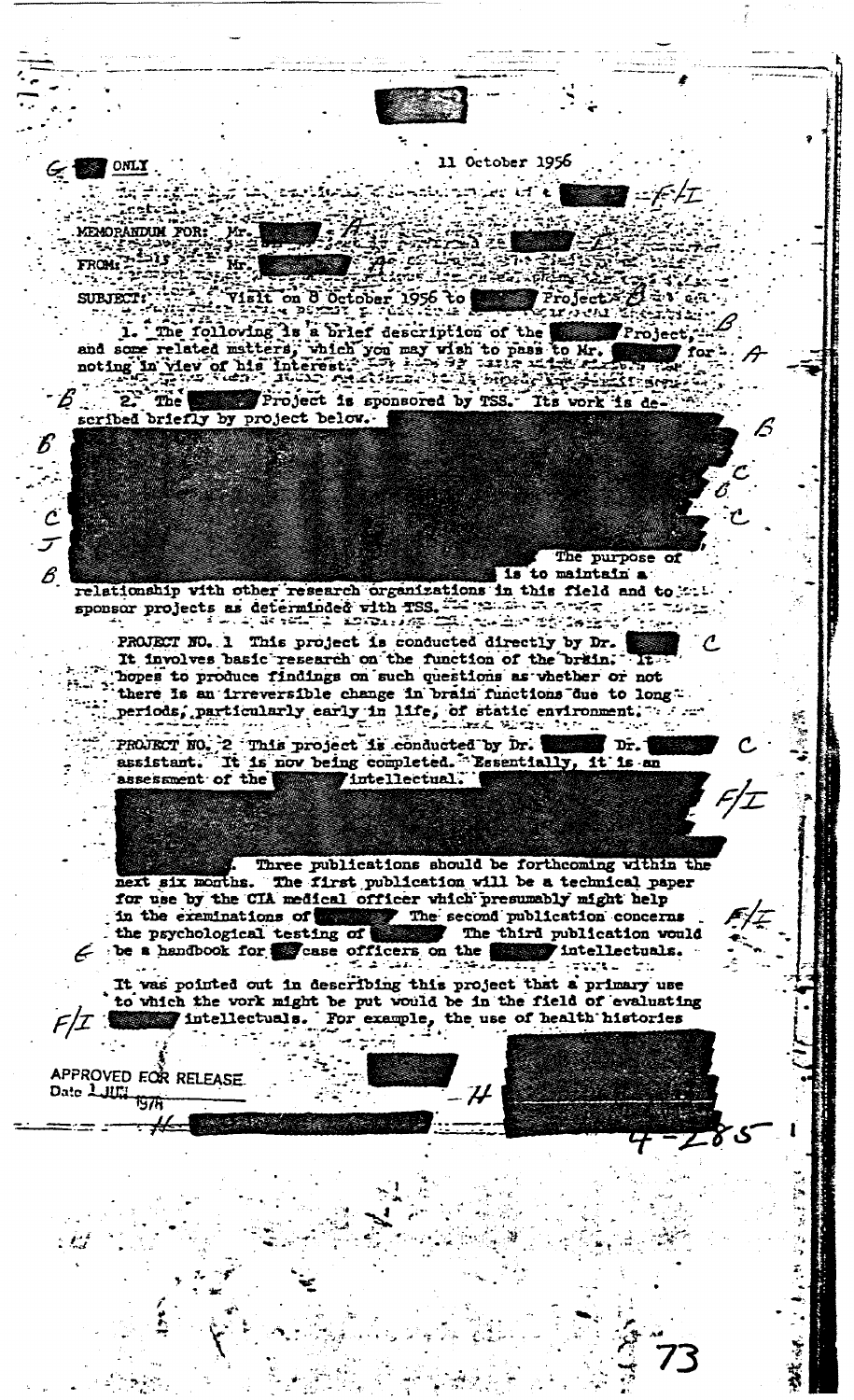Provide a project, void of the sensitivity of offensive techniques in this field, which all interested agencies can support and be benefited by. **AND REAL PARTIES** Le se le kind in the band of the competence of find<br>Provide a research project in which the competence of find<br>those concerned with whole societies and those concerned? with the individual terget can both be brought to bear.

Any reletionship between the **Example 1** would provide for. interest in each other's work only to the extent necessary. Both and I see no problems in such an arrangement, but only. benefits. We hope to consumate this arrangement by December or **ART ENGINEERING** 

**GENERAL** 

ъ.,

One of Dr. **FOREIGH RESEARCH** first questions concerned the availability of information of foreign research information in the field, particularly in allied countries. This was a most interesting question in view of my recent proposal to you on an unofficial cover organization to be known as which would have as a primary overt function the collecting of in-In view of this interest of the formation on foreign research. I briefed Dr. on my proposal, asking his confidence, and he responded that the need for foreign research information is critical in his area, and he would arrange inmediate support if such an organization were formed.

TOUR OF PHYSICAL PLANT Dr. conducted me on a tour of his , wards, treatment rooms, etc. domain at

OTHER ITEMS Dr. , whom I understood would spend one half hour with us, stayed with me on through the afternoon, including cock-<br>tails at the continue of Club. We discussed a variety of research Club. We discussed a variety of research problems in an informal sense. I made whatever suggestions I could to him on the topics discussed; for example, suggested he may wish to look at the question of the experiences of unnecessary brutality by Americans against prisoners, which might provide a contributing factor to predictions in event of capture of Americans. This idea seemed to intrigue him, and he planned, in connection with his duties, to look into this question. (I subsequently that the use of combat fatigue files might suggested to also be pertinent to predicting reactions to capture.) أبادا البابعين المطلوقات

and I will meet -CIA PSYCHO RESEARCH Dr. shortly with a representative of the concerning interests of the two agencies in research in this field at